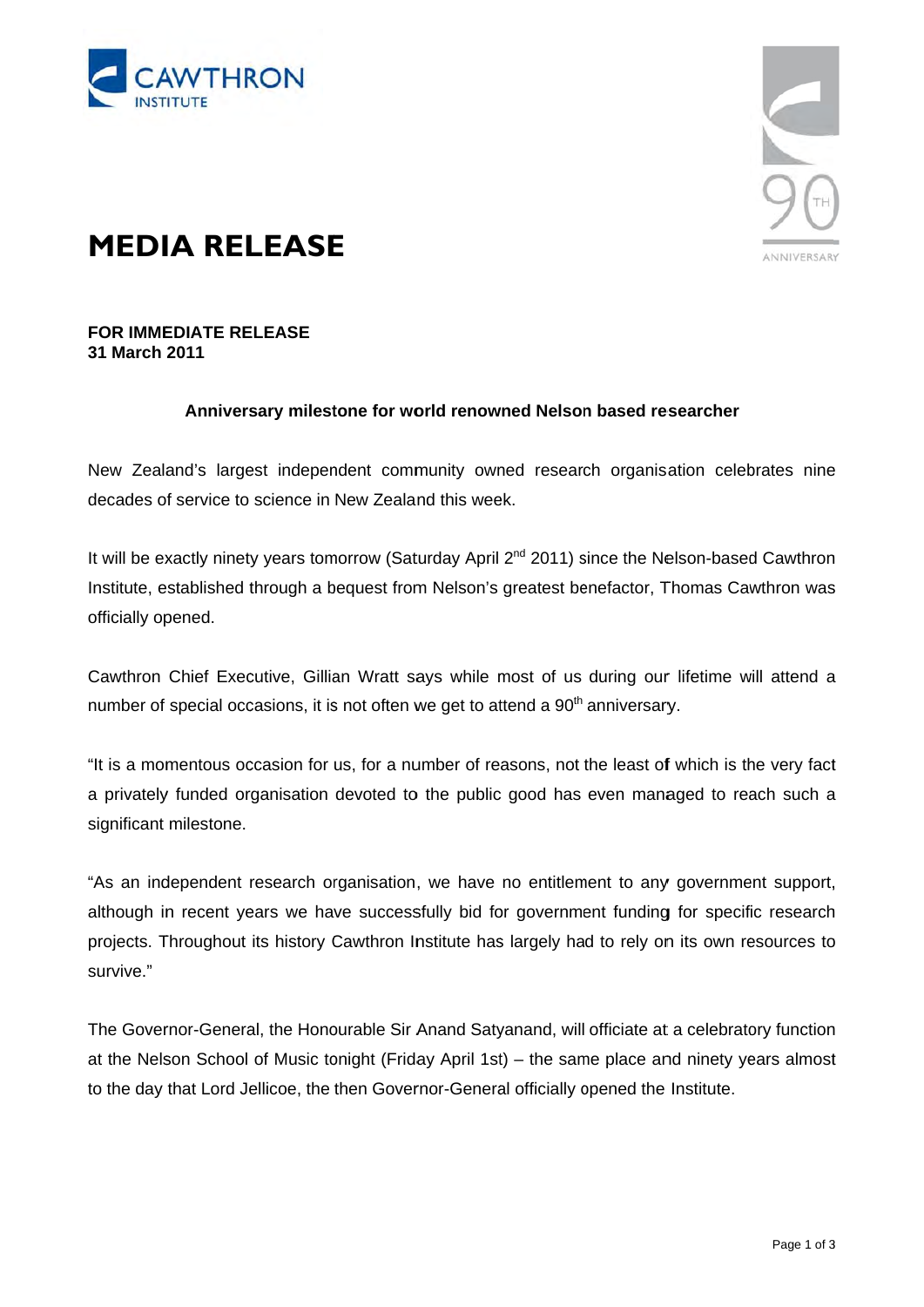At that time Lord Jellicoe referred to Thomas Cawthron as a 'true patriot' and in his speech expressed his view the Institute would "benefit the whole of New Zealand to an immense extent".

Cawthron Trust Board Chairman, Bob Dickinson says there can be no denying it has certainly done that in the nine decades since.

"Despite two world wars, a depression and the constantly changing face of science funding, Cawthron Institute has continued to play an important part in the scientific development and economic growth of our nation.

"From very early research that traced "bush sickness" in cattle to a lack of cobalt, to shellfish breeding today, Cawthron's research programmes have helped overcome problems hindering this region's and the country's future development and prosperity, just as Thomas Cawthron wished."

And as the Institute looks towards the next ninety years, Bob Dickinson says trustees, directors and staff remain committed to ensuring it remains an enduring monument to its founders memory – not only stimulating scientific research throughout the whole of New Zealand but also following in his philanthropic footsteps.

Cawthron Institute is a recognised leader in the development of New Zealand's aquaculture industry, and in the protection and restoration of coastal and freshwater ecosystems.

It has recently opened extensions to its Glenhaven Aquaculture Centre, the site of its world class aquaculture research, which includes New Zealand's first oyster hatchery and the world's first mussel selective breeding programme.

Five hundred Nelson residents last weekend accepted Cawthron's invitation to tour its Glenhaven research and development facility. The Open Day was part of the Institute's 90<sup>th</sup> anniversarv